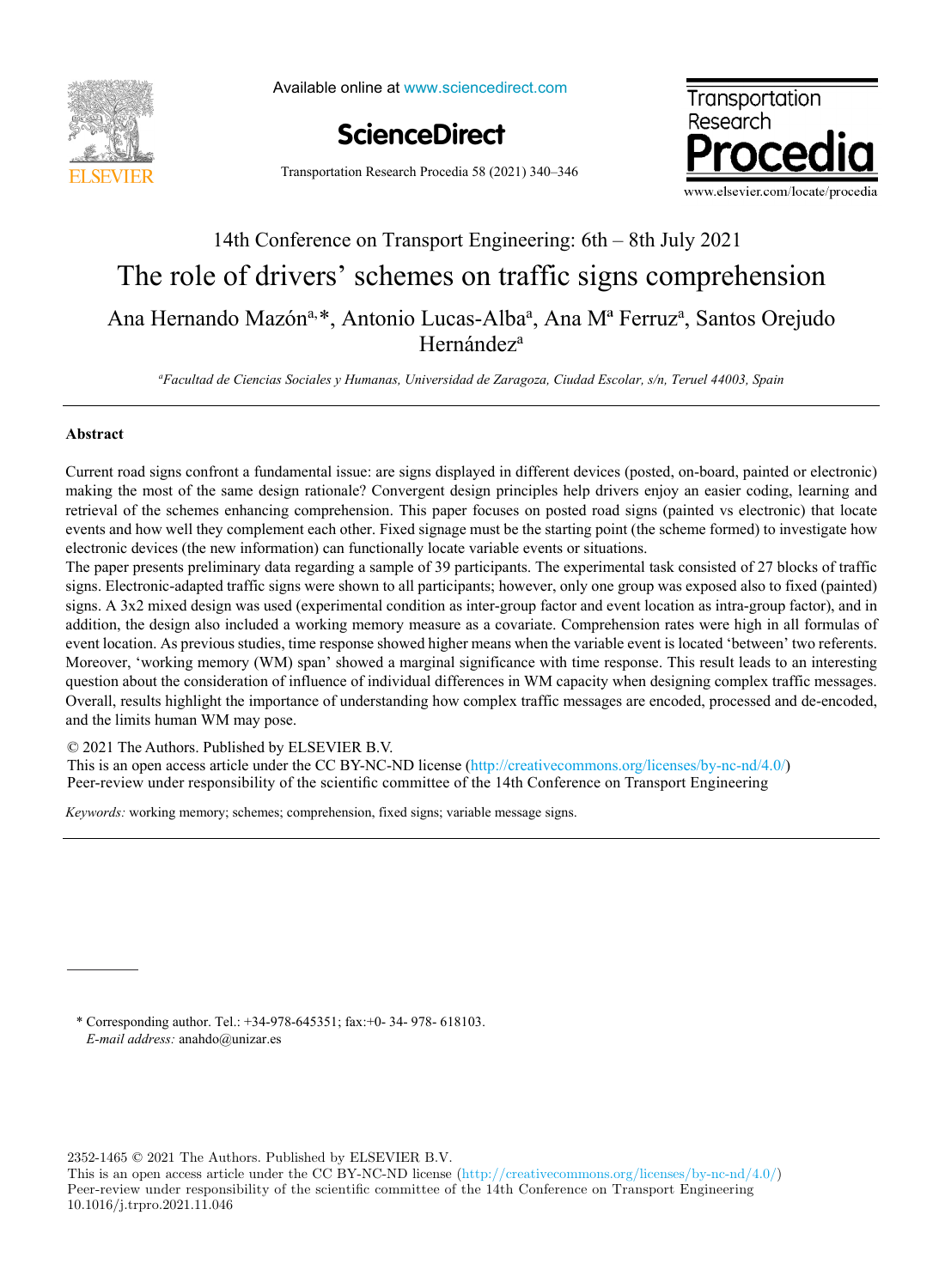#### **1. Introduction**

In our interconnected and globalized world, it is essential that the main communication routes exhibit effective and functional signage for all drivers (Shinar & Vogelzang, 2013). In consequence an adequate integration of the different road message display devices must be ensured: fixed or electronic panels, on-board systems, etc. At this point considering the characteristics and limitations inherent to the cognitive systems of drivers is essential.

This work addresses the case of electronic signage, specifically, complex traffic signs that inform about the location of circumstantial or variable events (congestion, snow, construction sites). In this type of signal, the content displayed is specific to each situation. This implies that it is not possible to simply 'recover' or 'remember' the meaning from the previous knowledge, but rather that its understanding requires reasoning processes that must be carried out in real time while driving.

#### *1.1. Traffic signs state of art*

Despite the importance of traffic signs messages, its comprehension is not always guaranteed (Ben-Bassat et al. 2019; Arbaiza & Lucas-Alba, 2012). Nowadays, a driver can see and understand similar painted signs in different places (68 countries have ratified the 1968 Convention; UNECE, 1968). However, when it comes to electronic devices, design guidelines are not fully developed. Several aspects regarding traffic configurations are established by national regulations, facing less consistency than painted signage (Ben-Bassat et al., 2019). In Spain, electronic signals in the national territory are mainly exhibited in Variable Message Signs (VMS) with a hybrid matrix (Fig. 1b). VMSs inform about possible re-routings or variable events on the road (works, congestion, fog, snow; Arbaiza & Lucas-Alba, 2012), among others. Focusing on painted signs, the Confirmation Signs in particular (CS, Fig. 1a; S600 / S-699; BOE, 2014) have special relevance because they are frequently displayed on the roads, and are the main way drivers learn to locate places in the road network. The CSs constitute the reference matrix through which drivers understand and anticipate situations and events along the network.



Fig. 1. (a) Confirmation Sign (CS); (b) Variable Message Sign (VMS)

This is a key point since the drivers gains in safety and mobility depend on their adequate anticipation of road situations, including their comprehension of complex traffic signs. This research explores if fixed signs facilitate the understanding of new VMS, which electronic format designs are best suited for integration with existing signage, and the cognitive benefits that a better integration of signalling systems could bring to drivers.

#### *1.2. The role of human cognition: schemes and working memory*

According to Carroll (2008), a person is able to understand a situation when she is able to activate a memory scheme to assimilate the coming information. Similarly, we propose CS as the starting point (the formed scheme) to investigate the functionality and comprehension of VMS (new information). One of the VMS functions is to inform about variable events. VMSs display something new when they are presented to the driver. Although some elements can be recovered from the Long-Term Memory (LTM; pictograms, numbers; Arbaiza & Lucas-Alba, 2012), drivers must integrate all the elements (new, known) in real time, and also determine the rules that govern their composition to decode VMSs.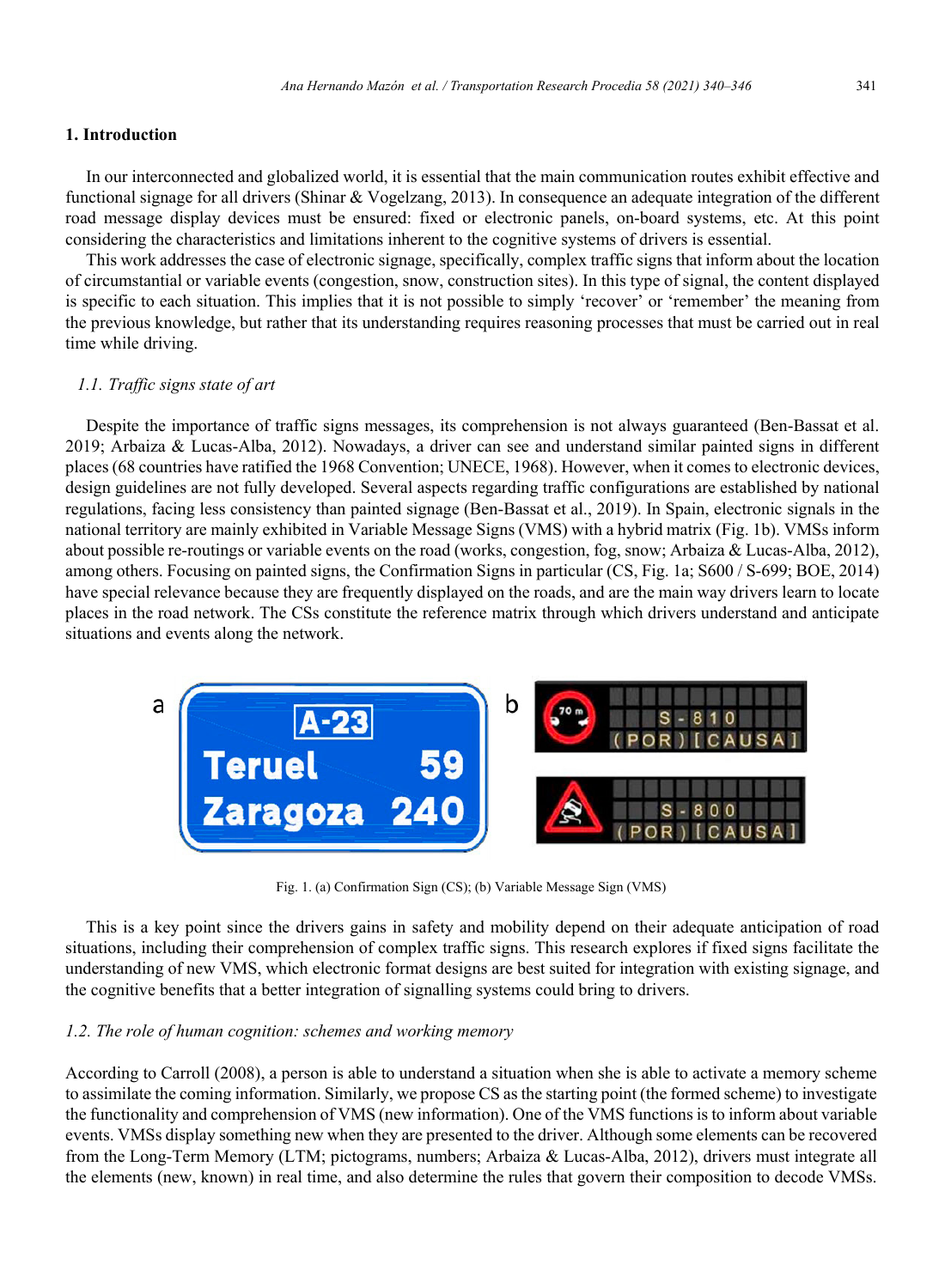Figure 2B shows an example of a circumstantial event (congestion) located at a distance (31 km), before two reference points (Serrada and Alcores).



Fig. 2. (a) Confirmation Sign (CS); (b) Adapted Sign from VMS (AS).

Extracting or decoding the meaning of the traffic message implies that the driver must keep the new (circumstantial) elements of the sign active, as well as those recovered from the LTM in WM (Baddeley and Hitch, 1974). This task must be carried out in real time while driving. However, WM has a limited processing capacity (typically,  $\pm$ 7 units, along roughly 30-60s), so the cognitive load should not exceed these constraints (Baddeley, 2000). At some point, individual differences in people's WM capacity may be important too (Just & Carpenter, 1992), so different tasks have been developed to measure WM capacity (e.g., the Reading Span Test; Daneman & Carpenter, 1980).

#### *1.3. The location of variable events*

Previous studies have shown a consistent pattern of results in VMS location formulations concerning a fixed reference point (eg, a city). Drivers understood well (comprehension rates of around 70%) that a variable event (congestion, road works) is located 'before' or 'between' cities, compared to events located 'after' a city (30-40% comprehension rates). (Lucas-Alba et al., 2016). In those cases, the formats tested did not include the numeric distance to events or locations, making the information less determined (Tversky, 2005). Incorporating numeric distance, and approaching the ASs structure to CSs one, could diminish ambiguity promoting higher comprehension rates.

# *1.4. Objectives and hypotheses*

This study intends to determine A) if the previous exposure of CS affects the subsequent comprehension of the signs adapted to the electronic format of VMS (AS; Fig. 2b) in terms of comprehension rate and response time; B) if individual differences in WM relate to drivers' performance. We hypothesize (1) that the adapted sign (AS) provides a strong structure obtaining high comprehension rates (higher than previous studies). A ceiling effect on comprehension (no differences between experimental / control) could be observed. (2) The previous presentation of a CS facilitates comprehension in terms of response time. Therefore, the experimental condition (presence of CS) will obtain a lower mean response time compared to the control condition (absence of CS). (3) Individual differences in WM might be related to performance in the experimental task. We expect that higher scores in the working memory measure will be related to a shorter response time. Additionally, there will be no significant correlation in the case of comprehension rate, since the cognitive load involved does not exceed the limits of WM.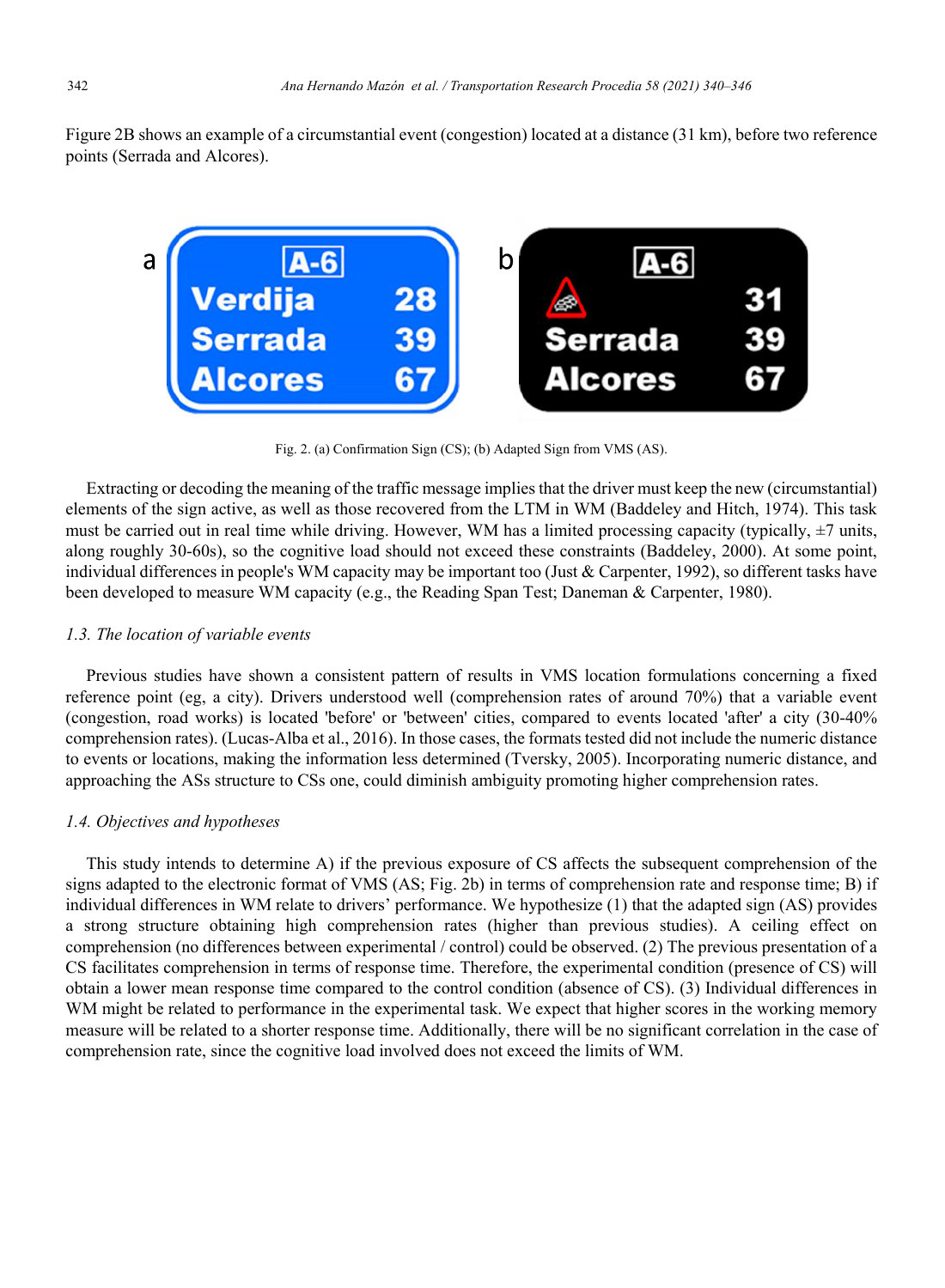# **2. Method**

#### *2.1. Participants*

The sample was made by 39 (30 women), between 18 and 35 years ( $M = 22.36$ ;  $DT = 4.69$ ), mostly university students (87.2%). Participants were required to be in possession of a driving license (82.1%) or having passed the theoretical part of the driving license. Full drivers were asked how frequent their driving on the highway was; 25.6% indicated 'sometimes' and 38.5% 'often' (the rest indicated 'never' or 'not applicable'); their driving experience was relatively short: 84.7% drove for less than 5 years, 15.4% between 5 and 15 years, and 2.6% more than 15 years. Participants were randomly assigned to conditions, 20 to the experimental group -presence of CS- and 19 to control group -absence of CS.

#### *2.2. Stimuli and materials*

To prepare the stimuli (CS and AS traffic signs; Figure 2) place names were extracted from the database of the National Institute of Statistics (INE, 2015). This selection was filtered through the ESPAL database (Duchon, Perea, Sebastián-Gallés, Martí & Carreiras, 2013), in order to control for possible strange variables (word length and familiarity). Thus, 192 place names (outside the region where the study was conducted) remained with a frequency of less than 1 per million words and a length of 3 syllables. One type of sign used as stimuli was based on the CSs mentioned above (Fig. 2a). The characteristics of the format (typeface, size, box, arrangement of elements) of these signs were consistent with what was published in official documents (BOE, 2014). The elaboration of the second type (AS; Fig. 2b) was based on the structure of the CS, adapting it to the electronic format of the VMS. The study was carried out in the facilities of the Faculty of Social and Human Sciences of the Teruel Campus and in the Faculty of Education of the San Francisco Campus, both centres belonging to the University of Zaragoza. In both cases, the table and chair were arranged in the same way, in rooms with adequate temperature and light conditions for the study. All stimuli were presented through MediaLab software (v. 2014).

#### *2.3. Procedure*

Upon arrival, all participants received and signed the Information Consent. The total duration of the study was around 30 minutes.

#### *2.3.1. Experimental task*

First, they were asked a series of sociodemographic questions (sex, age, educational level, possession of a driving license, frequency of driving on the highway, approximate number of km per year). Subsequently, they were shown the instructions for the task, performed three test examples, and then performed the experimental task. The experimental phase consisted of 27 blocks with two traffic signs (CS and AS) in the experimental condition, and with only one sign (AS) in the control condition. All stimuli were placed in the centre of the screen. The panels were displayed for 4 seconds, an estimated time that traffic signs can be displayed in real conditions at a standard speed of 120 km/hour. After showing the stimuli, participants were required to answer the question: 'According to the sign displayed, where is the event located?', and two response options were offered. The order and display of responses was controlled through balancing.

#### *2.3.2. Reading span test: measurement of verbal working memory*

Once the experimental task was completed, the second part of the study began. The procedure to measure WM capacity was extracted from the study by Elosúa, Gutiérrez, Madruga, Luque & Gárate (1996; Prueba de Amplitud Lectora- PAL). This is a Spanish version adapted from the Reading Span Test elaborated by Daneman & Carpenter (1980).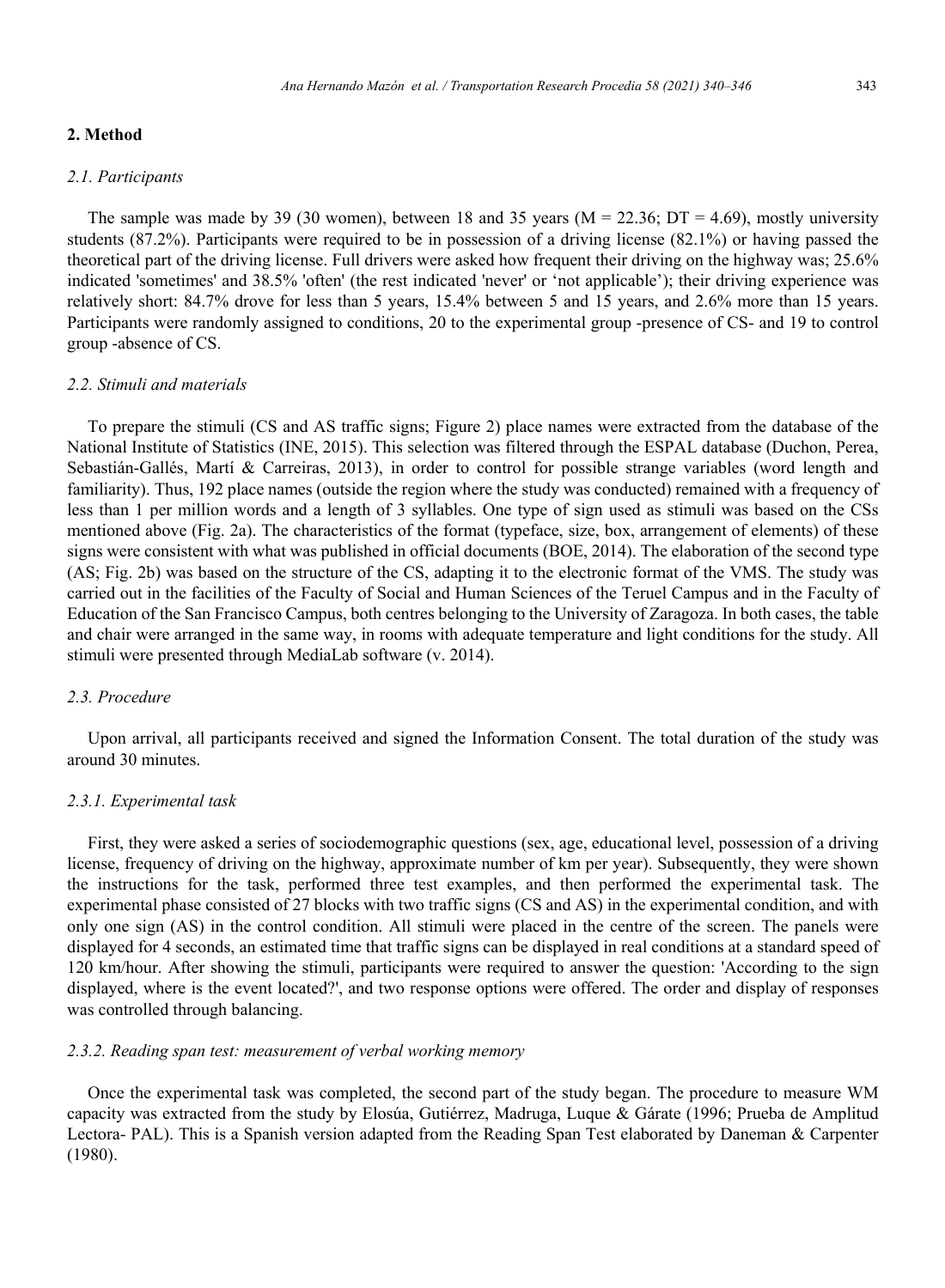The person responsible for the administration of the study was located to the side, with access to the mouse that passed the screens, without interfering with the direct vision between the participant and the screen. The responses were recorded in a standardized rubric and the data were subsequently coded according to the descriptive criteria proposed by Elosúa et al. (1996). According to these authors, this test requires the two components of WM to be activated: processing and storage. This test shows a relationship with reading comprehension, both components being necessary; therefore, it would be expected that if the information processing in complex traffic signs is based on a process similar to the reading of verbal language it could be reflected in the results.

#### *2.4. Statistical design and analysis*

A 3x2 design was used: an intra-subject factor (location of the event: before / between / after), an inter-group factor (presence / absence of AS) and a continuous variable such as covariate (score obtained in WM measure; Elosúa et al., 1996). The dependent variables are: the comprehension rate (measured in successes and errors) and the response time (time it takes the subject to answer since the question is displayed).

#### **3. Results**

#### *3.1. Descriptive*

Table 1 presents the means and standard deviations of the comprehension rate (correct answers) and the response time, divided by the factors: condition and location of the event.

|                        |                | Comprehension rates |           | Response times (ms) |           |  |
|------------------------|----------------|---------------------|-----------|---------------------|-----------|--|
| Factors                | Levels         | M                   | <b>SD</b> | M                   | <b>SD</b> |  |
| Experimental condition | Presence AS    | .92                 | .018      | 2022                | 136.133   |  |
|                        | Absence AS     | .92                 | .019      | 2120                | 139.669   |  |
| Event location         | Before         | .96                 | .010      | 1660                | 86.214    |  |
|                        | <b>Between</b> | .90                 | .022      | 2797                | 133.067   |  |
|                        | After          | .90                 | .020      | 1755                | 98.641    |  |

Table 1. Descriptive measures of comprehension rate and times response.

#### *3.2. Inferential: performance in the experimental task*

The results of the statistical analyses carried out in relation to the comprehension rate and response time are presented below. In both cases, a mixed analysis of co-variance (ANCOVA) was carried out with a 3 x 2 design (event location: before / between / after- intra-subject; presence / absence of CS - inter-group) and a continuous variable included in the design as a covariate (score obtained in the WM measure).

### *3.2.1. Comprehension rate (correct answers)*

The analysis does not show statistically significant differences in the effect of any of the main factors or their interaction. Although the main factor 'event location' is not significant, when carrying out simple comparisons it is observed that, in a significant way, locating the event variables 'before' a location  $(M = .96)$ , obtains greater number of correct answers than when it is based on two locations ('between';  $M = 0.90$ ) or 'after' a location ( $M = .90$ ).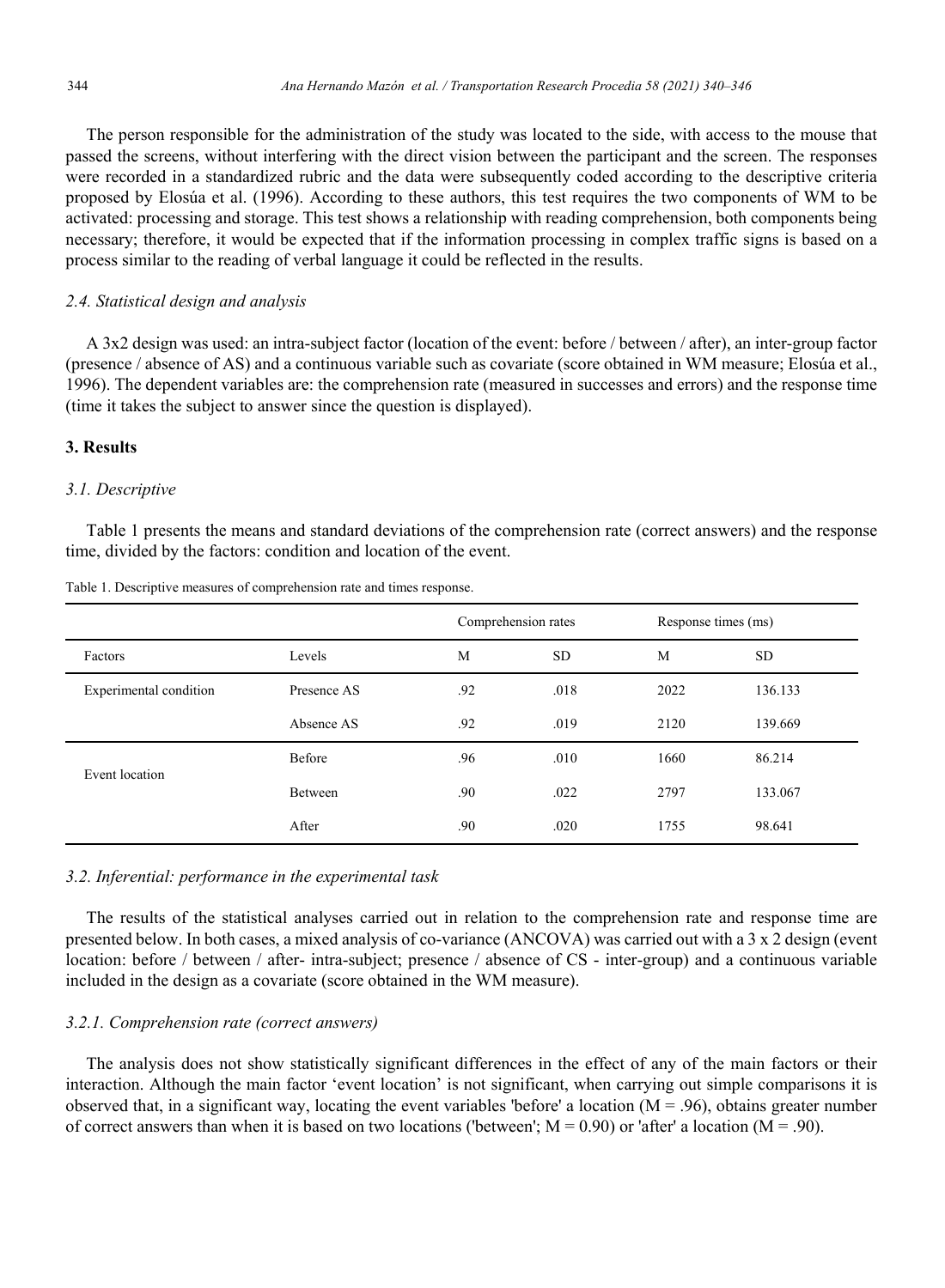#### *3.2.2. Response time*

In relation to reaction time, the main factor 'event location' shows statistically significant differences,  $F(2,72) =$ 59.13;  $p \le 0.01$ ,  $np2 = 0.62$ . The relationship observed between the levels of this factor is quadratic, F (1,36) = 90.42; p  $< 0.01$ ,  $np2 = 0.72$ . Simple comparisons show that the differences are found between the level 'between' two localities  $(M = 2797 \text{ ms})$ , compared to the other two levels: 'before'  $(M = 1660 \text{ ms})$  and 'after'  $(M = 1755 \text{ ms})$  a locality. Furthermore, the main effect of the covariate 'WM score' is marginally significant,  $F(1,36) = 2.86$ ;  $p = .099$ , so it would be positive to take this influence into account in future studies to see if the trend suggested by these results is confirmed with a larger sample size.

However, the interaction between the covariate 'WM score' and the intra factor 'event location' is statistically significant, F (2.72) = 5.67; p < 01,  $np2 = 0.14$ . In order to deepen the relationship between these two variables, this relationship was studied through regression analysis. In this line, it is observed that the variable referring to the scores obtained in the 'WM score' correlates significantly with the relative response time only at the level 'between' two locations, of the intra-subject factor 'event location',  $rxy = -.379$ ,  $p = .017$ . The linear regression hypothesis test, through the ANOVA technique, indicates that the relationship is significant,  $F(1,37) = 6.20$ ,  $p = .017$ . Knowing that rxy is the same as beta coefficient, the interpretation of these data indicates that the reaction time increases by a factor of 0.379 for each unit decrease in 'WM score'. The coefficient of determination,  $R2 = 0.120$  specifies the gain that we can obtain when predicting a variable using this 'WM score' variable.

#### **4. Discussion**

The comprehension rates achieved in this study exceed 90% of correct answers, which is a first evidence that this format (AS) could be effective in transmitting the location of variable events according to the usual standards (ISO, 2007). The key is knowing why. As we expected, compared to previous studies, higher rates are shown in terms of comprehension rates (Lucas-Alba et al., 2016). One possible explanation is based on the incorporation of numbers (information on the distance between the driver and the reference) improves the comprehension rate with respect to other VMS formats tested so far, which did not have this information. It seems that the structure and elements incorporated provide enough information to correctly extract the meaning of the traffic sign. According to Tversky (2005), determined information (versus indeterminate) contributes to the ability to build a mental model and facilitates the understanding of the message, reflected in the increase in the rate of understanding.

On the other hand, these results are consistent with previous outcomes: locating an event 'before' the reference point is more efficient, compared to 'between' and 'after' in terms of comprehension. The fact that the format of the AS is so structuring could be promoting that the differences between locating an event 'before' and 'after' are diluted in comparison with other studies (ceiling effect).

On the other hand, it has been shown that subjects take longer to respond to the location 'between' two references. This could reflect a greater cognitive load, since the information of one more element must be processed (my situation as a driver, the first reference point, the variable event, the second reference point). However, it must be taken into account that all the ASs show the same number of elements on the poster and they had the same exposure time. Our explanation is related to reference frames and how these frames can influence our mental representation of spatial information. Anyway, based on the WM model proposed by Baddeley and Hitch (1974; Baddeley, 2000), we hypothesize that an increase in the number of information elements that the driver must keep active on the WM could be causing a greater consumption of time to evaluate the options and extract the correct meaning; being also not very effective (less success rate than 'before').

This is especially relevant considering the relation showed with the WM measure (PAL, Elosúa et al., 1996). Although further analyses and larger samples are needed, this relation has been especially significant on the 'between' level of the event location. Our explanation arises from WM model. According with these premises, it seems that potential individual differences on WM capacity could be more relevant as the cognitive load they must manage increases. Moreover, application to the real context would imply a simultaneous driving activity, so the consequences could be more considerable. These data could show initial evidence of the importance of human cognition in comprehension of traffic signs and, obviously, in their design.